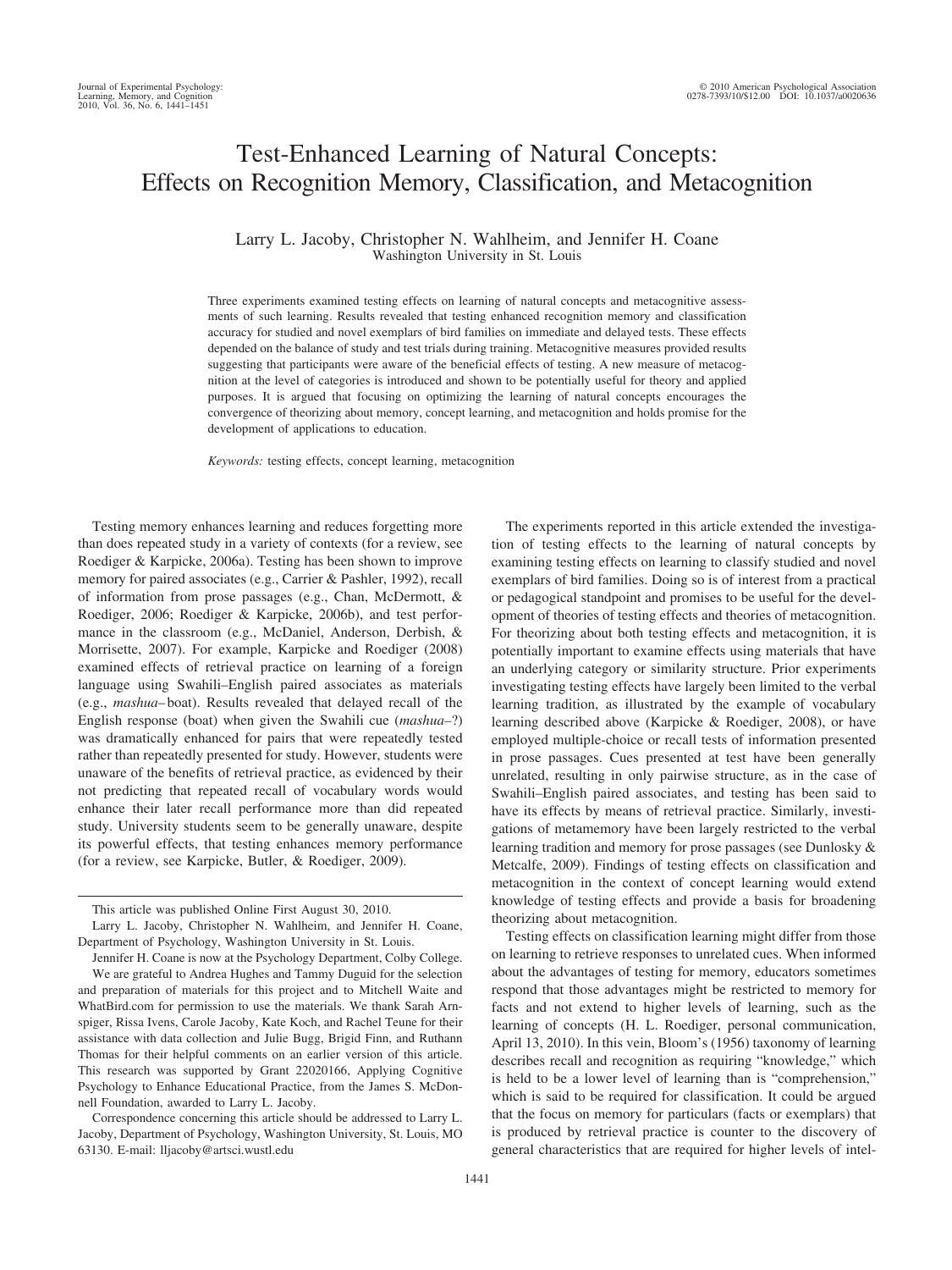lectual behavior, such as classification learning. A claim of this sort can be seen as resting on an abstractionist theory of concept learning and ignores the possibility that memory for exemplars or prototypes might serve as a basis for concept learning (for a review of theories of concept learning, see Murphy, 2002). Regardless, concerns such as potential tradeoffs between focus on memory for particulars and the learning of general characteristics points to the possibility that testing effects in classification learning might differ from those found in tasks in which testing effects typically have been examined.

Although a theory of testing effects on classification learning ultimately will require theorizing about concept learning, our experiments were not designed to choose among theories of concept learning, nor do the results of our experiments allow us to do so. Our interests differ from those that have motivated most investigations of concept learning in that we are interested in specifying conditions that optimize the learning of natural concepts. In contrast, laboratory investigations of concept learning typically have focused on choosing among theories, using artificial materials (for an extensive review, see Murphy, 2002). Relatively little research or theorizing in the concept-learning literature has been aimed at specifying manipulations that optimize classification learning. Investigations of perceptual expertise (e.g., Gauthier & Tarr, 1997; Gauthier, Williams, Tarr, & Tanaka, 1998; Tanaka, Curran, & Sheinberg, 2005; Tanaka & Taylor, 1991) are more directly relevant, but the primary focus of that research has been on the effects of expertise rather than on optimizing its development.

To our knowledge, no studies have investigated testing effects on classification of nonstudied exemplars of natural concepts. However, concept-learning experiments using artificial materials have examined such effects by comparing results from feedback and observational training conditions (e.g., Ashby, Maddox, & Bohil, 2002; Estes, 1976, 1994; Izawa, 1967; Reber & Millward, 1968). *Observational* training is similar to repeated study in that an exemplar is presented before or simultaneously with its category label on all trials during training. In contrast, *feedback* training includes retrieval practice in that exemplars are presented and participants are asked to retrieve the category label. Participants' responses are followed by presentation of the category label as feedback and as an opportunity for study. Feedback training is typically found to enhance categorization performance for studied and novel exemplars beyond that of observational training.

A difference between testing effects as investigated in the memory literature and feedback training is that for investigations of testing effects in the memory literature, the number of study presentations and retrieval attempts are varied. As done in memory experiments, we varied the number of study presentations, along with the number of tests, to compare the relative value of the two. We examined testing effects on recognition memory and classification accuracy for studied and novel exemplars of bird families. Compared with repeated study, we expected repeated testing to result in more attention and extensive processing of exemplars and expected this further processing to enhance later recognition memory of studied exemplars. Although not directly relevant to our experiments, the finding of an advantage of feedback training over observational learning in investigations of concept learning gave reason for us to predict that we would also find beneficial effects

of testing on the learning of natural concepts. We predicted that repeated testing, compared with repeated study, would enhance later classification of both studied and novel exemplars.

An advantage of repeated testing for classification learning might come about because testing results in greater attention to and memory for studied exemplars, as could be argued by advocates of an exemplar model of concept learning (e.g., Brooks, 1978; Medin & Schaffer, 1978; Nosofsky, 1988), or because testing encourages attempts to discover features that are shared by members of a bird family, or the abstraction of a prototype (e.g., Rosch, 1975). As illustrated by exemplars of the Thrasher family (see Figure 1), there were features that were typical of members of a family but no features that occurred for all exemplars of a family and could serve to identify uniquely family members (e.g., many but not all Thrashers have a long, slightly hooked beak). This is generally true for bird families. At best, then, the abstraction of rules to be used for classification can rely only on characteristic features, rather than on defining features.

Figure 1 illustrates the materials used in our experiments by showing exemplars from one of the several bird families that were presented for learning. Prior to training, participants were instructed that they would be tested later for their recognition memory of studied exemplars and would then be asked to classify the studied and novel exemplars of the bird families. For a *repeated study* condition, exemplars from a portion of the families were repeatedly presented for study accompanied by their family name, whereas for a *repeated testing* condition, exemplars from the remaining families were presented accompanied by their family name, and then the ability to correctly classify exemplars by producing their family name was repeatedly tested. Feedback following these attempts was varied across experiments, as was the retention interval between training and the later tests of recognition memory and classification. Various measures of metacognition, in the form of predictions (e.g., predicted probability of later accurate classification) and postdictions (e.g., confidence judgments for classifications made at test), were included in later experiments.

In Experiments 2 and 3, participants predicted their recognition memory and classification performance for each studied exemplar and rated their confidence in their classification of studied and novel exemplars at test. Results from these metacognitive measures relate to the question of whether participants were unaware of the beneficial effects of testing for classification learning, as has been found for memory tasks (e.g., Karpicke & Roediger, 2008). More important, perhaps, we also introduce a new metacognitive measure designed to evaluate judgments of learning at the category level. Category learning judgments (CLJs) were made by participants after the learning phase, and prior to test. For CLJs, participants were asked to predict the likelihood of correctly classifying novel exemplars from each of the studied families. This measure



*Figure 1.* Exemplars from the Thrasher family.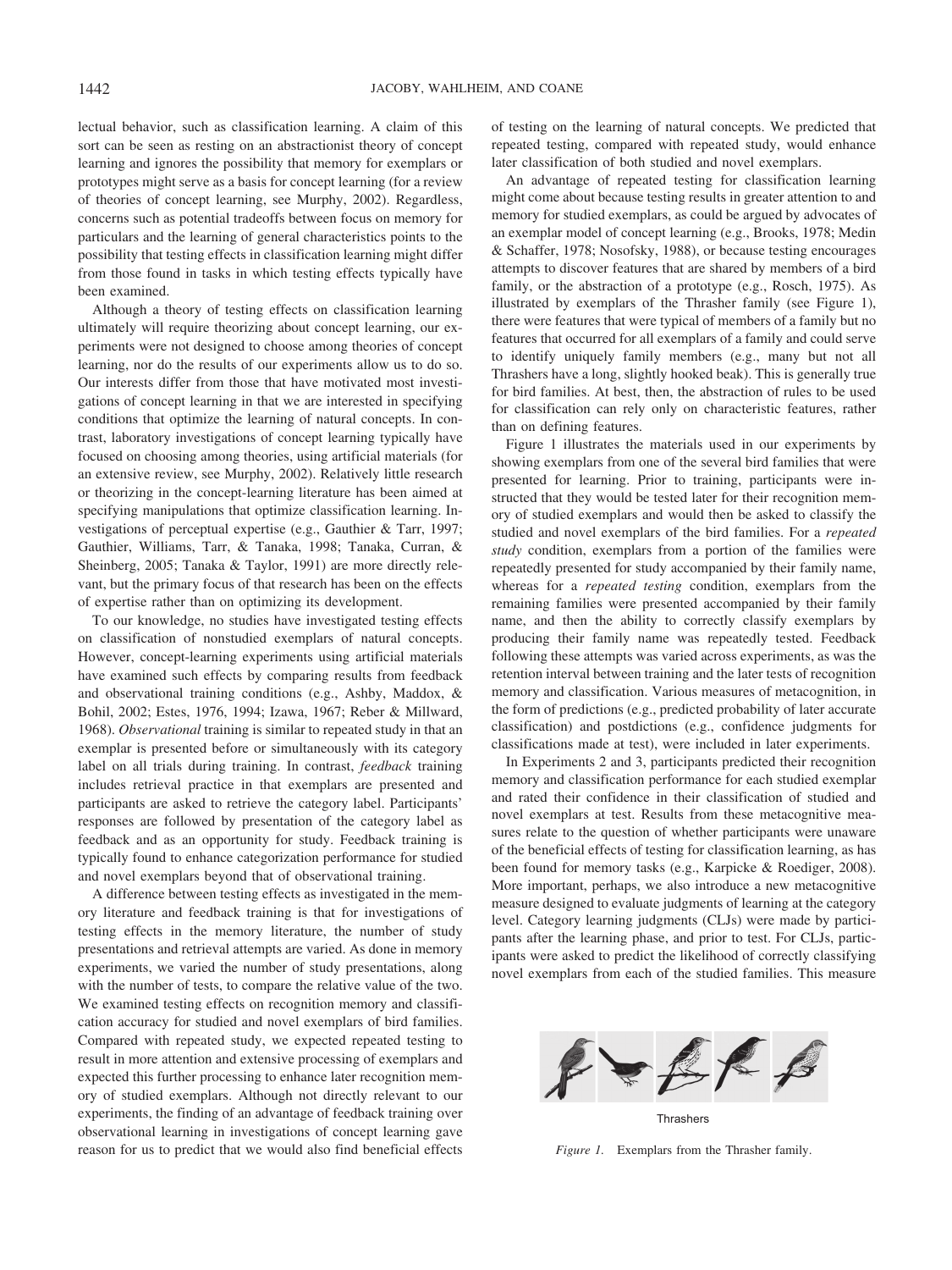allowed us to assess testing effects on metacognition at the level of categories in terms of participants' sensitivity to differences in classification difficulty among the families.

Prior investigations of classification learning have not included measures of metacognition, nor has theorizing about metacognition often relied on experiments using materials that have an underlying category or similarity structure. Doing so has the potential to inform theories of concept learning and broaden theorizing about metacognition and, as described in the General Discussion, is also of interest from a pedagogical standpoint.

## **Experiment 1**

## **Method**

**Participants.** Forty Washington University (St. Louis, Missouri) undergraduates participated in exchange for course credit or \$10. All participants were tested individually.

**Design and materials.** A 2 (Training: repeated study vs. repeated testing)  $\times$  2 (Exemplar: studied vs. novel) within-participants design was used. In the repeated study condition, exemplars were presented along with their family names on four study trials (SSSS). In contrast, the repeated testing condition included an initial study trial and three subsequent test trials followed by feedback (ST<sup>S</sup>T<sup>S</sup>T<sup>S</sup>). Eight bird families were randomly divided into two groups of four families. Each group was assigned to either the repeated study or repeated testing condition. In each group, 10 exemplars from each family were divided into two subgroups of five exemplars, with each subgroup being assigned to either the studied or novel exemplar condition. Groups were rotated through study conditions, and the subgroups were rotated through the exemplar conditions such that, across formats, materials were the same for the different conditions.

Color images of perching birds from the taxonomic order Passeriformes were obtained from http://www.whatbird.com, a website for bird identification. The images were equally scaled and presented against a light blue background (see Figure 1 for examples). Families were chosen from the same taxonomic order such that there was sufficient between-family similarity to avoid ceiling effects. Further, exemplars were chosen such that the genus of each was specific to each family, thus providing additional withinfamily similarity. Experiment 1 included exemplars from each of the following families: Buntings, Finches, Jays, Orioles, Swallows, Thrashers, Thrushes, and Wrens.

**Procedure.** Participants first completed a training phase. On each trial, birds were presented individually for 5 s in the center of a computer monitor with a family name or test prompt presented below, followed by a 500-ms interstimulus interval. Forty exemplars (five exemplars from each of eight families) were presented four times each for a total of 160 trials. For repeated study, the family name was displayed below the exemplar and read aloud on each trial. For the repeated testing condition, the family name was displayed below the exemplar and read aloud on the first trial, and the name was replaced by a row of question marks (???) that prompted classification attempts on the remaining trials. The experimenter keyed the classification attempts into the computer. Feedback displaying the message "correct" or "incorrect" was then presented for 1.5 s along with the correct family name. Participants were encouraged to remember the exemplars for an upcoming memory test. Repetitions were spaced by five, seven, or nine intervening items. Blocks with varying repetition lags were arranged in a fixed random order to decrease the likelihood that participants would detect a pattern.

At the time of test, participants made recognition memory and classification decisions for studied and novel exemplars. Ten exemplars (five studied, five novel) from each of the eight families were each presented once, for a total of 80 exemplars. Exemplars were presented in a fixed random order, with the restriction that exemplars from the same condition did not appear on more than three consecutive trials. The order of items on the test list remained fixed across participants, and groups of exemplars were rotated through list positions. Exemplars remained on the screen until a response was made. For recognition memory decisions, participants were told to respond "old" to studied exemplars and "new" to novel exemplars. After each old/new decision, all eight family names appeared below the exemplar. Participants then selected the family to which the exemplar belonged, regardless of whether it had been judged "old" or "new." All responses were made aloud and recorded by the experimenter.

## **Results and Discussion**

In each of the experiments, effects reported as being significant were significant beyond  $\alpha = .05$ , unless otherwise stated. Accuracy in the repeated testing condition increased across the three attempts at naming the family of tested exemplars (.82, vs. .94 vs. .97.),  $F(2, 78) = 68.79$ ,  $\eta_p^2 = .64$ .

**Recognition memory.** Testing effects on recognition memory (see Table 1) were largely limited to an influence on the probability of a hit, calling studied exemplars "old," with there being little difference between conditions in false alarms, calling novel exemplars "old." The probability of a hit was higher in the repeated testing condition than in the repeated study condition,  $t(39) = 4.75$ ,  $d = 0.73$ . The manipulation of training condition did not significantly influence the probability of a false alarm,  $t(39)$  = 1.42.

Table 1

*Proportion of "Old" Responses for Recognition Memory and Proportion of Correctly Classified Exemplars as a Function of Study and Exemplar Conditions: Experiment 1*

| Test           |     | Study condition |           |            |  |  |  |  |
|----------------|-----|-----------------|-----------|------------|--|--|--|--|
|                |     | SSSS            | $STSTSTS$ |            |  |  |  |  |
|                | M   | <b>SEM</b>      | M         | <i>SEM</i> |  |  |  |  |
| Recognition    |     |                 |           |            |  |  |  |  |
| Studied        | .72 | .02             | .81       | .02        |  |  |  |  |
| <b>Novel</b>   | .20 | .02             | .17       | .02        |  |  |  |  |
| Classification |     |                 |           |            |  |  |  |  |
| Studied        | .71 | .03             | .79       | .02        |  |  |  |  |
| Novel          | .45 | .02             | .53       | .02        |  |  |  |  |

*Note.* The study condition labels represent the order of study trials (S) and test trials with feedback (T<sup>S</sup>).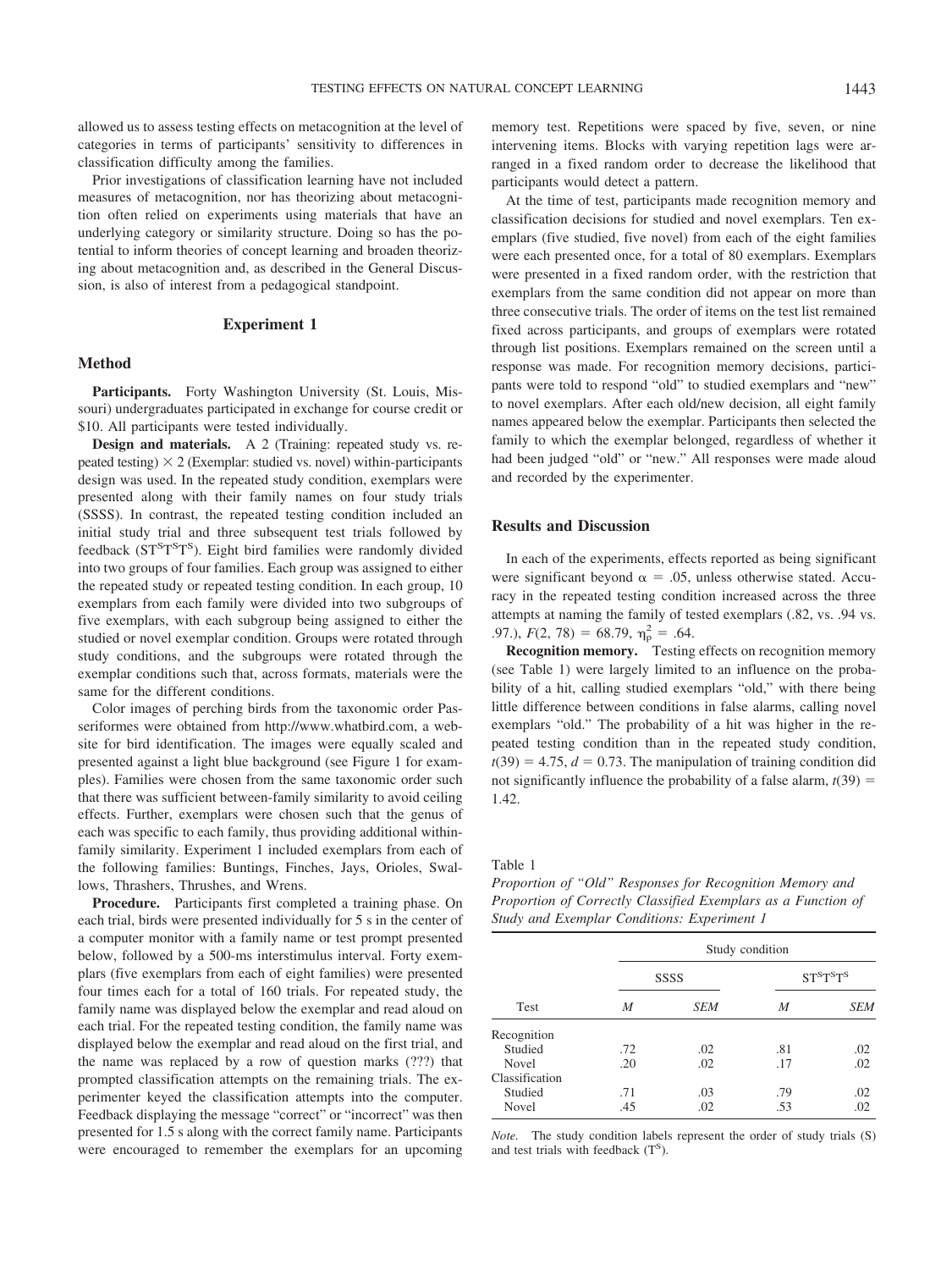A signal-detection analysis examined differences in discriminability (d') and criterion (c; see Macmillan & Creelman,  $1991$ ).<sup>1</sup> Results of that analysis revealed that repeated testing increased d  $(1.97 \text{ vs. } 1.57), t(39) = 3.90, d = 0.87, \text{ and resulted in less}$ conservative responding (smaller c) than did repeated study (.003 vs.  $.015$ ,  $t(39) = 2.86$ ,  $d = 0.32$ .

Perhaps the influence on criterion was produced by repeated testing enhancing memory for characteristic features that were shared by studied and novel family members (e.g., the long, slightly hooked beak shared by some Thrashers), as well as memory for more global features and other features that were unique to individual, studied exemplars. Enhanced memory for shared features would result in increased false alarms, whereas enhanced memory for features that were unique to studied exemplars would produce an increase in hits and a decrease in false alarms. The advantage in hits for the repeated testing condition, along with offsetting effects on false alarms, would produce the observed results of an increase in hits with little difference in false alarms, producing effects on both d' and c.

The possibility that false alarms reflected category-relevant information was supported by the finding that novel exemplars were more likely to be falsely recognized as old if they were correctly classified  $(.23)$  rather than incorrectly classified  $(.14)$ ,  $t(39)$  = 4.00,  $d = 0.76$ . The finding of a higher false-alarm rate for exemplars that were correctly classified can be explained in terms of either a prototype model (Posner & Keele, 1968) or an exemplar model (Hintzman, 1986) of concept learning, as well as by a model that postulates the abstraction of characteristic features.

**Classification.** Studied exemplars were classified more accurately than were novel exemplars,  $F(1, 39) = 197.66$ ,  $\eta_p^2 = .84$ . The bottom two rows of Table 1 show that classification performance for both studied and novel exemplars was more accurate in the repeated testing condition than in the repeated study condition,  $F(1, 39) = 16.30$ ,  $\eta_p^2 = .30$ . The interaction of study and exemplar conditions did not approach significance,  $F < 1$ .

In sum, Experiment 1 demonstrated that testing effects extend to the learning of natural concepts. Both recognition memory and classification performance were facilitated by repeated testing.

## **Experiment 2**

In Experiment 2, effects of repeated study were compared with those of two levels of testing so as to investigate trade-offs between repeated study and testing. Training conditions included a repeated study condition with six study trials, an intermediate testing condition with three study trials followed by three test trials, and an extended testing condition with one study trial followed by five test trials. As in Experiment 1, tests were followed by feedback. We expected that recognition and classification performance would be best in the extended testing condition.

In addition to assessing recognition and classification performance, the accuracy of metacognitive judgments was examined. After training, participants predicted their performance on later tests by making recognition memory and classification judgments of learning (JOLs), judging the probability of their later recognizing and that of their later correctly classifying the exemplars presented during training. Participants also made category learning judgments (CLJs), being given the family names and predicting future classification performance for novel exemplars from each of the families. Finally, at the time of test, participants made confidence judgments regarding the likelihood of their correctly classifying studied and novel exemplars.

We examined the extent to which testing effects on metacognitive judgments were the same as testing effects on accuracy of recognition memory and classification performance. As an example, one question is whether testing increases the prediction of future accurate classification as well as the actual accuracy of classification performance. For these comparisons, metacognitive judgments and accuracy are averaged across items representing each of the testing conditions. We also examined the resolution of metacognitive measures, which refers to the correlation at the item level between a metacognitive measure and the accuracy of performance. As an example, the gamma correlation between confidence judgments and accuracy at the level of items was computed for each participant and then analyzed by means of an analysis of variance (Nelson, 1984). Doing so allows one to determine whether judgments that were held in highest confidence were ones that were most likely to be accurate.

Experiments in the metacognition literature (for a review, see Dunlosky & Metcalfe, 2009) have not generally examined classification learning, and investigations of classification learning have not included measures of metacognition (for a review, see Murphy, 2002). Prior experiments examining testing effects have not examined effects on confidence judgments, but we expected effects on confidence to be similar to those on accuracy. Predictions of future classification performance (JOLs or CLJs) also have not been examined.

To examine the accuracy of predictions at the category level, we correlated CLJs for each family with classification accuracy at the level of families and averaged them across exemplars for each family. This was done separately for studied and novel exemplars. The magnitude of the correlation between CLJs and classification accuracy at the level of families measures sensitivity to differences among families in the difficulty of classification. A high correlation provides evidence that participants were aware of which families produce the greatest difficulty for accurate classification. If CLJs and classification of novel exemplars have a common basis, one would expect CLJs and classification accuracy for novel exemplars at the level of categories to be highly correlated. As is later discussed, the accuracy of metacognition at the category level is potentially important from a pedagogical standpoint as well as for the development of theory.

## **Method**

Participants. Thirty-six Washington University undergraduates participated in exchange for course credit or \$10 per hour. All participants were tested individually.

**Design, materials, and procedure.** A 3 (Training: repeated study vs. intermediate testing vs. extended testing)  $\times$  2 (Exemplar: studied vs. novel) within-participants design was used. The repeated study condition consisted of six study trials (SSSSSS), the intermediate testing condition consisted of three initial study trials followed by three test trials with feedback (SSST<sup>S</sup>T<sup>S</sup>T<sup>S</sup>), and the

 $1$ <sup>1</sup> Hit rates of 1.0 and false alarm rates of 0 were dealt with by means of the standard correction of subtracting or adding  $1 – 2N$ , the number of observations in each cell.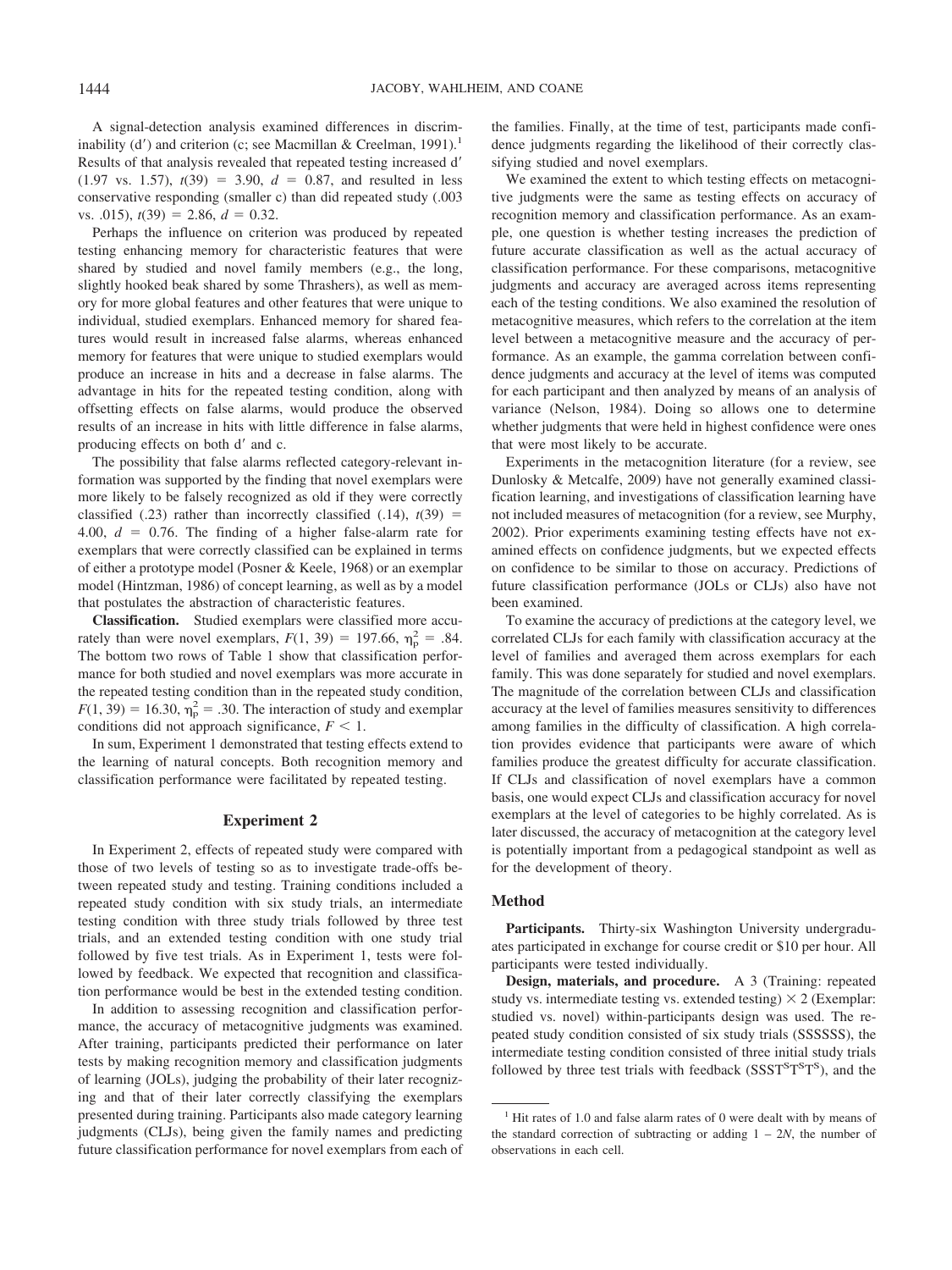extended testing condition consisted of one study trial followed by five test trials with feedback (ST<sup>S</sup>T<sup>S</sup>T<sup>S</sup>T<sup>S</sup>T<sup>S</sup>). Ten exemplars were selected from 12 families that included the original eight families from Experiment 1 and four additional families (i.e., Flycatchers, Sparrows, Vireos, and Warblers), for a total of 120 exemplars. For counterbalancing purposes, the families were divided into three groups matched on overall recognition and categorization performance from Experiment 1 (and a pilot experiment that included families not included in Experiment 1) and rotated through the study conditions. The groups were further divided into two subgroups and rotated through exemplar conditions, for a total of 60 studied and 60 novel exemplars at test.

During training, exemplars were presented six times for 3 s each (360 presentations), accompanied by their family name or followed by a test. For tests, the family name was presented as feedback for responding. The lags between repetitions were five, six, seven, or eight intervening items. JOLs, CLJs, and confidence judgments were made on a scale from 0 (*wild guess*) to 100 (*certain correct*). Participants were encouraged to use the full range of the scale. For JOLs, they were instructed to use the scale to predict their ability to later recognize and to later classify studied exemplars. JOLs were made for recognition memory and for classification performance following the final presentation of each exemplar during training (postfeedback on retrieval attempts). After training, and prior to test, all 12 family names were presented individually in random order for category-level judgments. Participants were instructed to use the  $0-100$  scale to predict the accuracy of their later classification performance for novel exemplars from each of the families. Finally, at the time of test, confidence judgments were made for each exemplar following classification decisions. Other details of the materials and procedures were the same as in Experiment 1.

## **Results and Discussion**

In the intermediate testing condition, accuracy increased from the first to second test, at which point it was near ceiling (.92 vs. .98 vs. .98),  $F(2, 70) = 14.62$ ,  $\eta_{\rm p}^2 = .30$ . In the extended testing condition, accuracy increased from the first to third test and remained near ceiling thereafter (.75 vs. .95 vs. .98 vs. .99 vs. .99),  $F(4, 140) = 85.01, \eta_p^2 = .71$ . Accuracy on the final test in the intermediate testing condition did not significantly differ from that of the extended testing condition (.98 vs. .99),  $t(35) = .72$ ,  $d =$ 0.28.

**Recognition memory.** Recognition memory performance in Experiment 2 agreed with results found in Experiment 1 by showing that repeated testing enhanced recognition memory performance beyond that produced by repeated study (see Table 2). The effect of training condition was significant for the probability of a hit,  $F(2, 70) = 5.91$ ,  $\eta_p^2 = .14$ . Pairwise comparisons revealed that only the difference between the repeated study and the extended testing conditions was significant,  $t(35) = 3.45$ ,  $d = 0.52$ . Training condition did not produce a significant effect on false alarms  $(F \le 1)$ .

Although the main effect of study condition on d'was not significant,  $F(2, 70) = 2.00$ ,  $p = .14$ ,  $\eta_p^2 = .05$ , d' for the extended testing condition (1.57) was greater than that for the repeated study condition (1.41) when assessed with a one-tailed *t* test,  $t(35)$  = 1.96,  $d = 0.39$ . The main effect of study condition on the measure of criterion was also not significant,  $F(2, 70) = 1.92$ ,  $p = .16$ ,

#### Table 2

| Proportion of "Old" Responses for Recognition Memory, and     |  |
|---------------------------------------------------------------|--|
| Proportion of Correctly Classified Exemplars as a Function of |  |
| Study and Exemplar Conditions: Experiment 2                   |  |

|                | Study condition |            |                                                 |     |                                                                             |            |  |  |
|----------------|-----------------|------------|-------------------------------------------------|-----|-----------------------------------------------------------------------------|------------|--|--|
|                | SSSSSS          |            | SSST <sup>S</sup> T <sup>S</sup> T <sup>S</sup> |     | ST <sup>S</sup> T <sup>S</sup> T <sup>S</sup> T <sup>S</sup> T <sup>S</sup> |            |  |  |
| <b>Test</b>    | M               | <b>SEM</b> | M                                               | SEM | M                                                                           | <b>SEM</b> |  |  |
| Recognition    |                 |            |                                                 |     |                                                                             |            |  |  |
| Studied        | .68             | .03        | .72                                             | .02 | .76                                                                         | .02        |  |  |
| <b>Novel</b>   | -21             | .02        | .21                                             | .02 | .21                                                                         | .02        |  |  |
| Classification |                 |            |                                                 |     |                                                                             |            |  |  |
| Studied        | .60             | .03        | .69                                             | .03 | .73                                                                         | .03        |  |  |
| Novel          | .38             | .03        | .44                                             | .02 | .46                                                                         | .03        |  |  |

*Note.* The study condition labels represent the order of study trials (S) and test trials with feedback  $(T<sup>S</sup>)$ . Hits and false alarms correspond to the proportion of old responses for studied and novel exemplars, respectively.

 $\eta_{\rm p}^2$  = .05, but the pattern of results agreed with results in Experiment 1. As revealed by a smaller value of c, responding was less conservative in the extended testing condition compared with the repeated study condition (.001 vs. 013), when assessed with a one-tailed test,  $t(35) = 1.88$ ,  $d = 0.35$ .

Similar to results in Experiment 1, testing effects were restricted to hits, with no effect on false alarms. Again, the lack of an effect on false alarms might reflect offsetting effects of testing on memory for category relevant information (e.g., characteristic features by some members of a family), and effects on memory for features that were unique to studied exemplars. Enhanced memory for category-relevant information would be expected to increase false alarms to novel exemplars, whereas enhanced memory for unique features would provide a basis for rejecting novel exemplars that did not have those features. In line with the possibility that false alarms reflected category-relevant information, the probability of a false alarm was higher for novel exemplars that were correctly classified (.28) than for novel exemplars that were not correctly classified  $(.17)$ ,  $t(35) = 5.49$ ,  $d = 0.99$ .

**Classification.** Studied exemplars were classified more accurately than were novel exemplars,  $F(1, 35) = 210.02$ ,  $\eta_{\rm p}^2 = .86$ . As shown in the bottom two rows of Table 2, repeated testing enhanced classification performance for both studied and novel exemplars. The main effect of training condition was significant, *F*(2,  $70) = 10.88$ ,  $\eta_p^2 = .24$ , and the interaction between training and exemplar conditions did not approach significance  $(F < 1)$ . Pairedsamples *t* tests revealed that classification accuracy, collapsed across studied and novel exemplars, for the intermediate (.57) and extended testing (.60) conditions were both greater than that for the repeated study condition (.49),  $t s(35) \ge 3.18$ ,  $ds \ge .54$ , but did not significantly differ from one another,  $t(35) = 1.39$ .

Again, the classification results provide evidence that testing effects extend to the learning of natural concepts. However, extended testing provided little advantage over a mixture of repeated study and repeated testing in the intermediate testing condition.

**Metacognitive judgments.** Results for metacognitive judgments are presented in Table 3. Testing effects on the magnitude of predictions of performance, measured by JOLs, for recognition memory and classification, were in general agreement with effects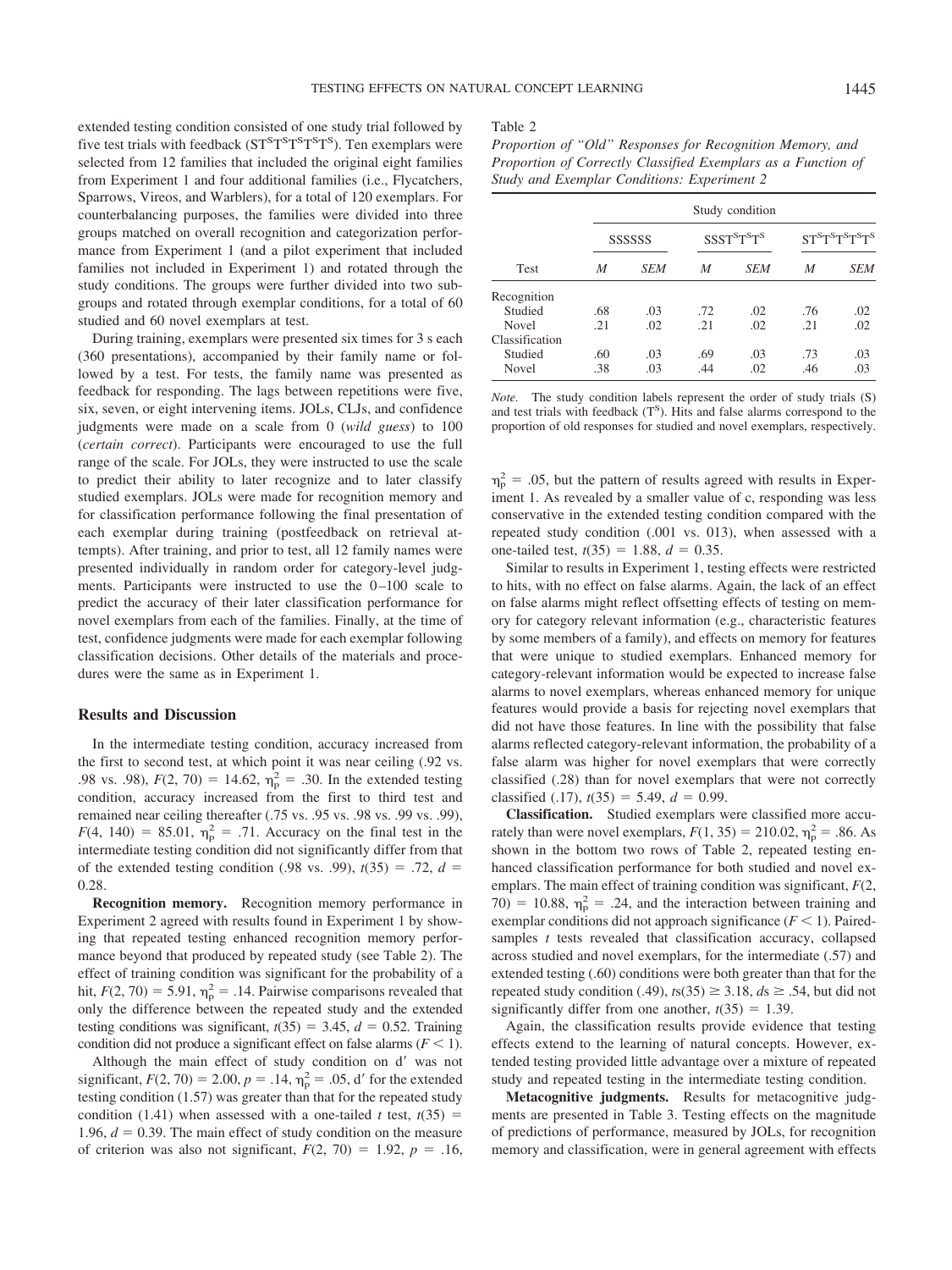|  |                                                |  | Metacognitive Judgments for Recognition Memory and Classification Performance as a Function |  |  |
|--|------------------------------------------------|--|---------------------------------------------------------------------------------------------|--|--|
|  | of Study and Exemplar Conditions: Experiment 2 |  |                                                                                             |  |  |

|                          |     |            |     | Study condition             |     |             |
|--------------------------|-----|------------|-----|-----------------------------|-----|-------------|
|                          |     | SSSSSS     |     | <b>SSST<sup>STS</sup>TS</b> |     | STSTSTSTSTS |
| Measure                  | M   | <b>SEM</b> | M   | <b>SEM</b>                  | M   | <b>SEM</b>  |
| <b>JOLs</b>              |     |            |     |                             |     |             |
| Recognition (studied)    | .67 | .03        | .76 | .03                         | .75 | .03         |
| Classification (studied) | .63 | .03        | .73 | .03                         | .72 | .03         |
| Confidence               |     |            |     |                             |     |             |
| Classification (studied) | .60 | .03        | .66 | .03                         | .68 | .03         |
| Classification (novel)   | .45 | .03        | .48 | .03                         | .48 | .03         |
| CL Js                    |     |            |     |                             |     |             |
| Classification (novel)   | .52 | .03        | .62 | .03                         | .63 | .03         |

*Note.*  $JOL =$  judgment of learning;  $CLJ =$  category learning judgment. The study condition labels represent the order of study trials (S) and test trials with feedback  $(T<sup>S</sup>)$ .

on the accuracy of performance. Testing effects on JOLs were significant for both recognition memory,  $F(2, 70) = 17.01$ ,  $\eta_p^2 =$ .33, and classification,  $F(2, 70) = 18.49$ ,  $\eta_p^2 = .35$ . JOLs were lower for the repeated study condition than for the intermediate testing condition for both recognition memory and classification judgments,  $t s(35) \ge 5.33$ ,  $ds \ge .58$ . JOLs in the extended testing condition did not differ significantly from those in the intermediate testing condition for recognition memory or classification judgments ( $ts < 1$ ).

To measure the resolution of predictions, gamma correlations (*G*) between JOLs and accuracy were computed for all participants (see Nelson, 1984) and then analyzed by means of an analysis of variance. Gammas for the correlation between recognition JOLs and accuracy could not be computed for two participants, and gammas for classification JOLs could not be computed for one participant because of lack of variability (constant values) on at least one of the variables. In contrast to effects found for the magnitude of JOLs, training condition did not significantly influence the resolution of JOLs for either recognition memory  $(G =$ .12), or classification ( $G = .31$ ;  $Fs < 1$ ). Thus, although testing increased JOLs averaged across items, testing did not increase the ability to predict the particular items for which recognition memory judgments or classification would be accurate.

Confidence in classification was higher for studied than for novel exemplars,  $F(1, 35) = 247.79$ ,  $\eta_p^2 = .88$ . Testing effects on the magnitude of confidence judgments were revealed by a significant main effect of study condition,  $F(2, 70) = 6.76$ ,  $\eta_p^2 = .16$ . The interaction of training condition with studied versus novel exemplars,  $F(2, 70) = 3.30$ ,  $\eta_p^2 = .09$ , revealed that the effects of training condition were largely restricted to studied exemplars. Confidence judgments for studied exemplars were greater in the intermediate and extended testing conditions than in the repeated study condition,  $t s(35) \ge 2.86$ ,  $ds \ge .32$ . In contrast, confidence judgments in the intermediate and extended testing conditions did not differ from those in the repeated study condition for novel exemplars,  $t s(35) \le 1.58$ ,  $ds \le .15$ .

An analysis of the resolution of confidence judgments by means of gamma correlations between confidence and accuracy excluded one participant for whom a correlation could not be computed

because of constant values on one variable. Results from that analysis revealed that resolution for confidence judgments was greater for studied (.68) than for novel (.50) exemplars,  $F(1, 34) =$ 19.61,  $\eta_p^2 = .37$ . In addition, resolution increased across repeated study, intermediate testing, and extended testing conditions (.50 vs. .60 vs. .68),  $F(2, 68) = 5.59$ ,  $\eta_p^2 = .14$ . The interaction between study and exemplar conditions did not approach significance (*F* 1). That is, testing had the desirable effect of increasing the correlation between confidence and accuracy at the level of items for both studied and novel exemplars.

**Metacognitive judgments at the category level.** The magnitude of CLJs varied across study conditions,  $F(2, 70) = 9.83$ ,  $\eta_p^2 =$ .22, producing a pattern of results that agreed with that produced by training condition on classification accuracy for novel exemplars. Repeated study produced lower CLJs than did the intermediate testing condition,  $t(35) = 3.59$ ,  $d = 0.55$ , which did not significantly differ from the extended testing condition,  $t(35)$  =  $.52, d = 0.08.$ 

Resolution at the category level was measured by computing a Pearson product-moment correlation between CLJs, averaged across participants for each family, and averaged classification accuracy for each of the families. There was a strong positive correlation between mean CLJs and mean classification performance for novel exemplars, averaged at the levels of families and participants  $(r = .82)$ . Averaged CLJs were also strongly correlated with classification accuracy for studied exemplars averaged across exemplars within a family and participants  $(r = .95)$ . These results suggest that CLJs were based on accurate predictions of differences among families in the difficulty of classifying studied and novel exemplars.

To show that individual participants were aware of differences among the families in the difficulty of classifying exemplars, we computed Pearson product-moment correlations between CLJs and mean classification accuracy for novel exemplars from each family for each participant. That correlation was significant ( $r = .28$ ,  $p <$ .001) but much smaller than was the correlation computed by collapsing across individuals. It is not surprising that the correlation found at the level of participants was smaller than that found by averaging across participants. Collapsing across participants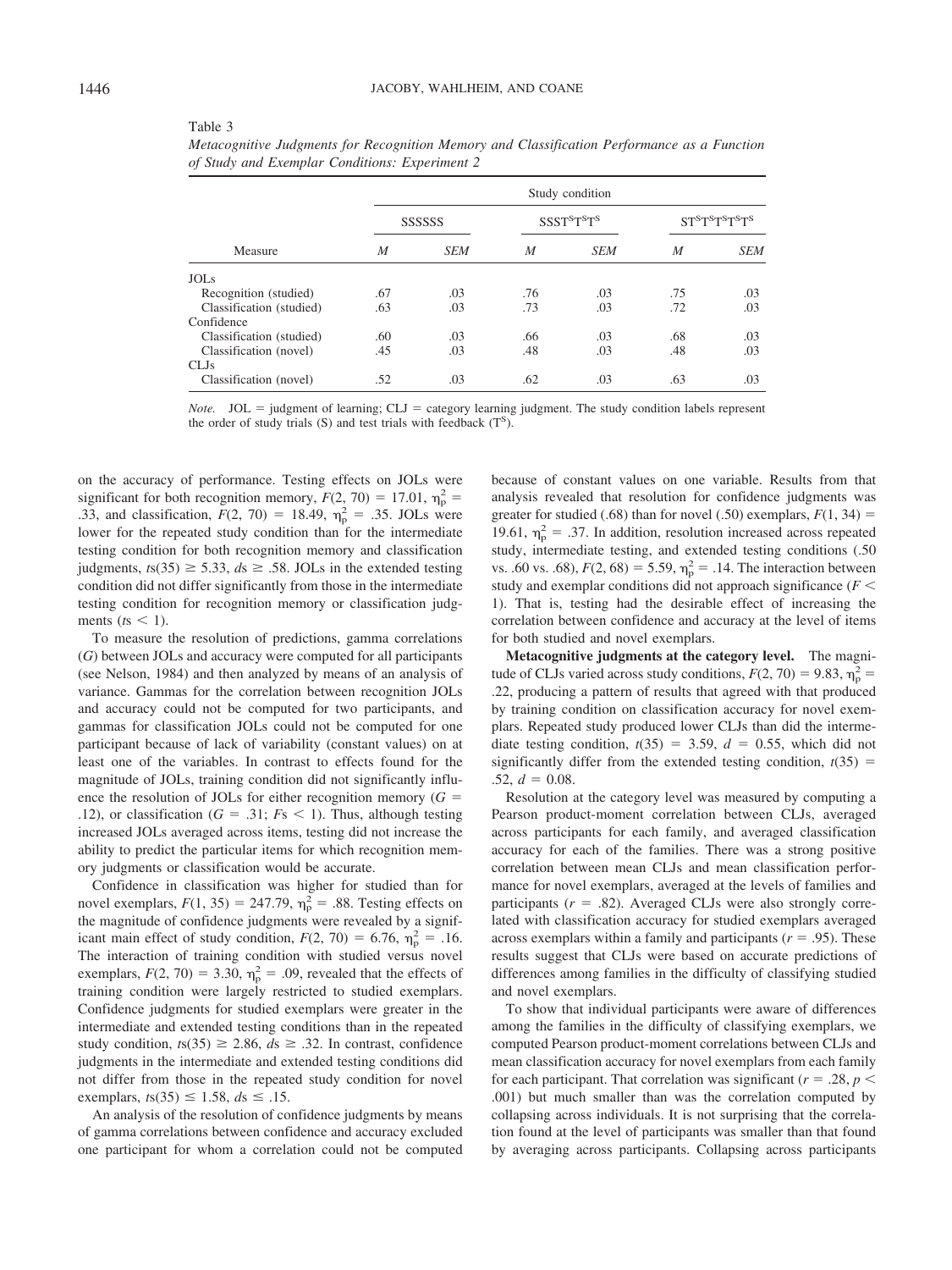increases the reliability of measures because of the larger number of observations contributing to each score. Also, analyzing at the level of participants confounds effects of training conditions with differences among families because of the counterbalancing of materials across training conditions. We do not report analyses of the effect of training conditions on the correlation of CLJs with accuracy. Analyzing effects of training conditions for individual participants not only confounds effects of training conditions with materials but also results in only four observations for each of the training conditions. This is because each training condition was represented by only four families for each participant.

The high correlation of CLJs with classification accuracy of studied exemplars suggests that differences in classification difficulty among studied exemplars served as a basis for CLJs. An alternative basis for CLJs is reliance on more general information, such as features that are characteristic of a particular family. As an example, the long, slightly hooked beak (see Figure 1) is a salient characteristic of some members of the Thrasher family, and this characteristic might be used as a basis for predicting that novel Thrashers are likely to be relatively easy to identify.

#### **Experiment 3**

Results from Experiment 2 revealed that additional testing in the extended testing condition tended to further enhance recognition and classification performance beyond that of the intermediate testing condition. In Experiment 3, we examined whether this trend depended on the additional study opportunities provided by corrective feedback following tests. Experiment 3 included the same conditions as Experiment 2, with the exception that no feedback was provided following tests. We expected the removal of feedback to be particularly disadvantageous for the extended testing condition, the condition that engaged in five tests after a single study presentation. The greater opportunity for study in the intermediate testing condition might make feedback less important.

Positive effects of repeated testing have been shown to be larger on a delayed test than on a test that immediately follows study (for a review, see Roediger & Karpicke, 2006a). In Experiment 3, we compared testing effects in recognition memory and classification performance on immediate and delayed tests. We expected the positive effects of testing to be larger after the longer retention interval. Experiment 3 included the same metacognition measures as did Experiment 2 so as to allow us to examine the effects of feedback and those of test delay on metacognition.

#### **Method**

Participants. Seventy-two Washington University undergraduates participated in exchange for course credit or \$10 per hour. Thirty-six participants were randomly assigned to each between participant condition (test: immediate vs. delayed). All participants were tested individually.

**Design, materials, and procedure.** The design, materials, and procedure were identical to those used in Experiment 2, except that there was no feedback following retrieval attempts. Also, retention interval (immediate vs. delayed) was manipulated between participants. Participants in the delayed testing condition returned to the lab 1 day following study at the same time as their initial arrival.

# **Results and Discussion**

The accuracy of performance on tests during training did not differ between immediate and delayed test conditions  $(F < 1)$ . There were also no significant interactions between accuracy during study and delay of testing for intermediate testing or extended testing conditions ( $Fs < 1$ ). Collapsed across test delays, accuracy during study in the intermediate testing condition increased slightly from the first to second test (.92 vs. .93 vs. .93), *F*(2,  $142$ ) = 5.50,  $\eta_p^2$  = .07. Accuracy in the extended testing conditions also increased across tests (.78 vs. .83 vs. .83 vs. .84 vs. .85),  $F(4, 184) = 25.51, \eta_p^2 = .36$ . Accuracy on the final test during training was greater for the intermediate than for the extended testing condition (.93 vs. .85),  $t(47) = 4.68$ ,  $d = 0.77$ .

It is interesting that classification accuracy increased across tests, although feedback was not given. The high level of classification accuracy on the first test trial might be important for this finding. The presence of a large number of correctly classified items may have resulted in the discovery of shared features across trials that allowed correct classification of exemplars that were not initially correctly classified. Alternatively, from the vantage point of an exemplar view of concept learning, repeated testing of correctly classified exemplars might have resulted in changes in generalization of a sort that improved the classification accuracy of exemplars that were not initially correctly classified.

**Recognition memory.** An analysis of the recognition memory results (see Table 4) revealed a significant effect of training condition on the probability of a hit,  $F(2, 140) = 17.53$ ,  $\eta_p^2 = .20$ , as well as a significant effect of test delay,  $F(1, 70) = 9.38$ ,  $\eta_p^2 =$ .12. The interaction of the two variables was not significant, *F*(2,  $140$ ) = 1.08. Delaying the recognition memory test reduced the probability of a hit. Pairwise comparisons of training conditions, collapsed across immediate and delayed tests, revealed that the probability of a hit in the repeated study condition (.66) was lower than that in both the intermediate testing condition  $(0.72)$ ,  $t(71) =$ 4.06,  $d = 0.40$ , and the extended testing condition (.75),  $t(71) =$ 5.80,  $d = 0.57$ . The difference in the probability of a hit in the latter two conditions was not significant,  $t(71) = 1.70$ . The analysis of false alarms revealed only a significant interaction between training condition and test delay,  $F(2, 140) = 3.61$ ,  $\eta_{\rm p}^2 = .05$ . The interaction arose because the probability of a false alarm was lower for the intermediate testing condition than for the other two conditions on the immediate test but higher than that of the other two conditions on the delayed test. We do not have an explanation for this interaction.

A signal-detection analysis of discriminability revealed that d was greater for the immediate than for the delayed test (1.69 vs. 1.32),  $F(1, 70) = 8.51$ ,  $\eta_p^2 = .11$ .

Replicating results from Experiments 1 and 2, repeated testing produced higher subsequent recognition performance than did repeated study (see Table 4),  $F(2, 140) = 8.16$ ,  $\eta_p^2 = .10$ . Discriminability was poorer in the repeated study (1.32) than in either the intermediate testing (1.56) or the extended testing (1.62), condition,  $t s(71) \ge 2.71$ ,  $ds \ge .32$ , whereas d' did not significantly differ for the latter two conditions  $(t < 1)$ .

Analyses of differences in criteria did not reveal a significant main effect of test delay,  $F(1, 70) = 2.44$ ,  $p = .12$ ,  $\eta_p^2 = .03$ , but did reveal a main effect of training condition: repeated study (.021), intermediate testing (.013), and extended testing (.006),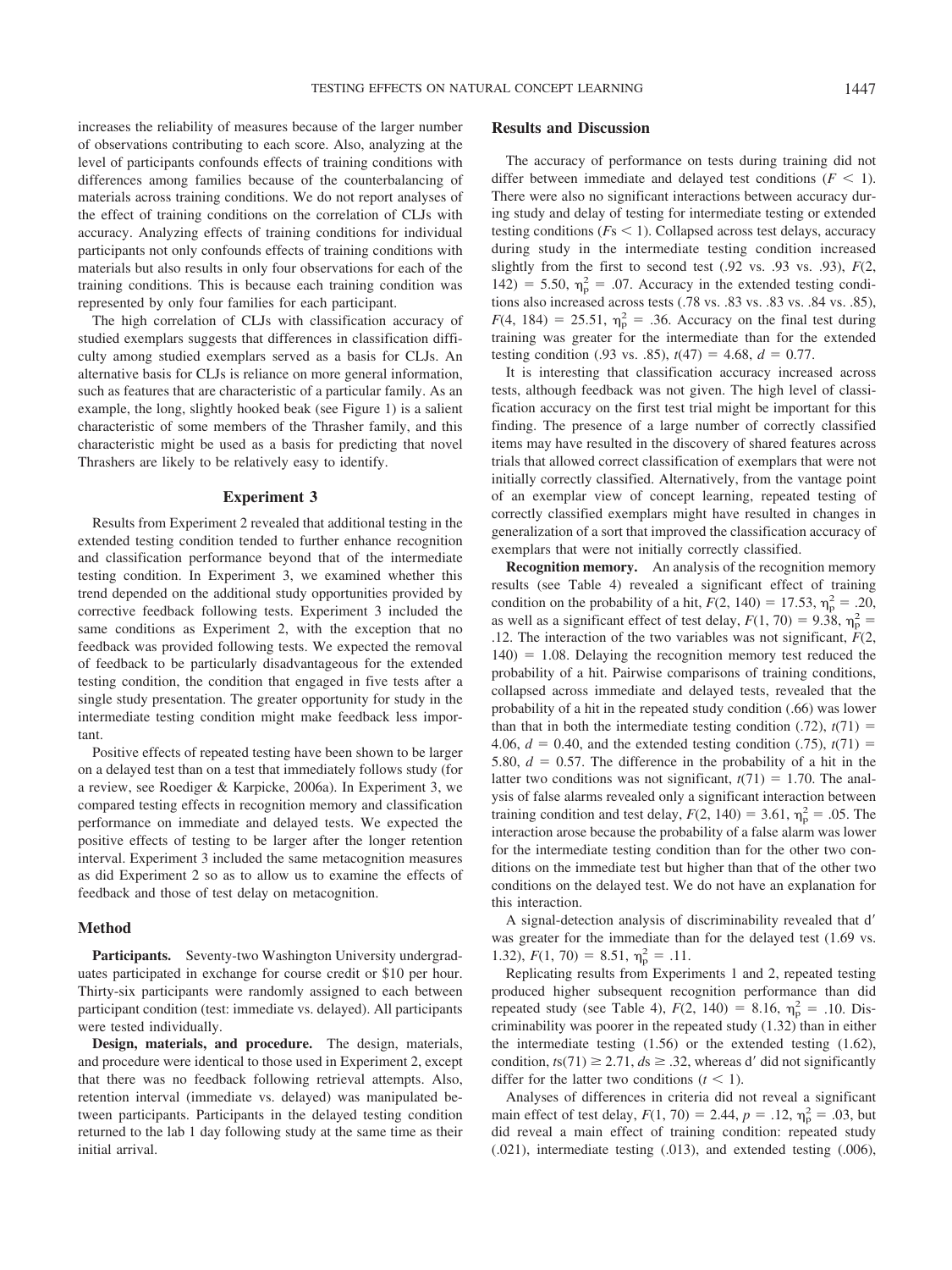| anie |  |
|------|--|
|------|--|

|                            | Study condition  |            |                  |               |                  |                |  |  |
|----------------------------|------------------|------------|------------------|---------------|------------------|----------------|--|--|
|                            |                  | SSSSSS     |                  | <b>SSSTTT</b> |                  | <b>STTTTTT</b> |  |  |
| Test                       | $\boldsymbol{M}$ | <b>SEM</b> | $\boldsymbol{M}$ | <b>SEM</b>    | $\boldsymbol{M}$ | <b>SEM</b>     |  |  |
| Recognition (immediate)    |                  |            |                  |               |                  |                |  |  |
| Studied                    | .71              | .03        | .76              | .02           | .80              | .02            |  |  |
| Novel                      | .22              | .03        | .18              | .02           | .22              | .02            |  |  |
| Recognition (delayed)      |                  |            |                  |               |                  |                |  |  |
| Studied                    | .60              | .03        | .69              | .03           | .70              | .03            |  |  |
| <b>Novel</b>               | .21              | .02        | .23              | .02           | .21              | .02            |  |  |
| Classification (immediate) |                  |            |                  |               |                  |                |  |  |
| Studied                    | .62              | .03        | .70              | .02           | .67              | .03            |  |  |
| <b>Novel</b>               | .39              | .03        | .44              | .03           | .41              | .03            |  |  |
| Classification (delayed)   |                  |            |                  |               |                  |                |  |  |
| Studied                    | .55              | .03        | .63              | .03           | .60              | .04            |  |  |
| Novel                      | .38              | .03        | .46              | .03           | .39              | .03            |  |  |
|                            |                  |            |                  |               |                  |                |  |  |

| Proportion of "Old" Responses for Recognition Memory, and Proportion of Correctly Classified |  |  |
|----------------------------------------------------------------------------------------------|--|--|
| Exemplars as a Function of Study, Exemplar, and Test Conditions: Experiment 3                |  |  |

*Note.* The study condition labels represent the order of study trials (S) and test trials (T). Hits and false alarms correspond to the proportion of old responses for studied and novel exemplars, respectively.

 $F(2, 140) = 6.93, \eta_p^2 = .09$ . Repeated study produced more conservative responding than did intermediate or extended testing,  $t s(71) \ge 2.07$ ,  $ds \ge .21$ . The difference between the intermediate and extended testing conditions was not significant,  $t(71) = 1.51$ .

As in earlier experiments, effects of testing during training were largely limited to hits, producing almost no influence on false alarms. Again, this result can be explained as produced by testing enhancing memory for category-relevant information that serves as a basis for false alarms to novel exemplars as well as for features that were unique to individual, studied exemplars. Both enhanced memory for category-relevant information and for unique features would increase hits, but the two would produce opposite effects on false alarms. In agreement with results from earlier experiments, false alarms were higher for novel exemplars that were correctly classified (.29) than for novel exemplars that were not correctly classified (.16),  $t(71) = 8.49$ ,  $d = 0.91$ .

**Classification.** Classification performance (see Table 4) was better for studied than for novel exemplars,  $F(1, 70) = 340.22$ ,  $\eta_{\rm p}^2$  = .83, and this difference was greater following immediate compared to delayed testing,  $F(1, 70) = 7.94$ ,  $\eta_p^2 = .10$ . Testing effects on classification accuracy were revealed by a significant main effect of training condition,  $F(2, 140) = 9.50$ ,  $\eta_p^2 = .12$ , with no significant interactions between training condition and exemplar, or study condition and test delay  $(Fs \leq 1)$ .

Classification performance revealed testing effects similar to those seen in Experiments 1 and 2. However, unlike results from earlier experiments, classification performance was highest in the intermediate testing condition. Classification accuracy for the intermediate testing condition (.56) was significantly greater than that for the repeated study (.48),  $t(71) = 4.33$ ,  $d = 0.52$ , as well as the extended testing condition (.52),  $t(71) = 2.18$ ,  $d = 0.26$ . Accuracy for the extended testing condition was greater than for the repeated study condition,  $t(71) = 2.25$ ,  $d = 0.25$ .

Comparing results of Experiments 2 and 3 reveals that eliminating corrective feedback reduced performance only for the condition that had a single study trial followed by five tests. The greater opportunity for study in the other two conditions made feedback unimportant. These results suggest that repeated testing is more beneficial than additional study only when the opportunity for study is sufficient to produce a rather high probability of successful performance (cf. Gates, 1917).

In contrast to findings that delayed testing increases positive effects of testing for paired-associates and information presented in prose passages (for a review, see Roediger & Karpicke, 2006a), testing effects did not increase after a delay for either recognition memory or classification of exemplars of natural concepts. This difference likely reflects a difference in testing effects for the different types of materials. Learning to recognize and classify exemplars of natural concepts involves processes beyond those required for simple retrieval of a response, and those additional processes might be more resistant to forgetting than are effects on retrieval.

Increasing the delay of testing decreased hits in recognition memory and decreased the accuracy of classification for studied exemplars but did not influence the probability of a false alarm or classification accuracy for novel exemplars. This pattern of results can be explained by either a prototype model (Posner & Keele, 1968) or an exemplar model (Hintzman, 1986) of concept learning.

**Metacognitive judgments.** Metacognitive judgments in Experiment 3 (see Table 5) were analyzed in the same manner as in Experiment 2. As found in Experiment 2, testing effects on the magnitude of JOLs for recognition memory and classification were in general agreement with effects on accuracy of responding for the two types of test. There were significant testing effects on both JOLs for recognition memory,  $F(2, 142) = 13.89$ ,  $\eta_p^2 = .16$ , and JOLs for classification,  $F(2, 142) = 17.27$ ,  $\eta_p^2 = .20$ . For recognition memory, differences were numerically small, but JOLs in the intermediate-testing condition were higher than those in either the repeated study or the extended testing condition,  $t s(71) \ge 2.77$ ,  $ds$   $>$  .06, and JOLs in the extended testing condition were higher than those in the repeated study condition,  $t(71) = 2.76$ ,  $d = 0.11$ . For classification JOLs, the intermediate testing condition pro-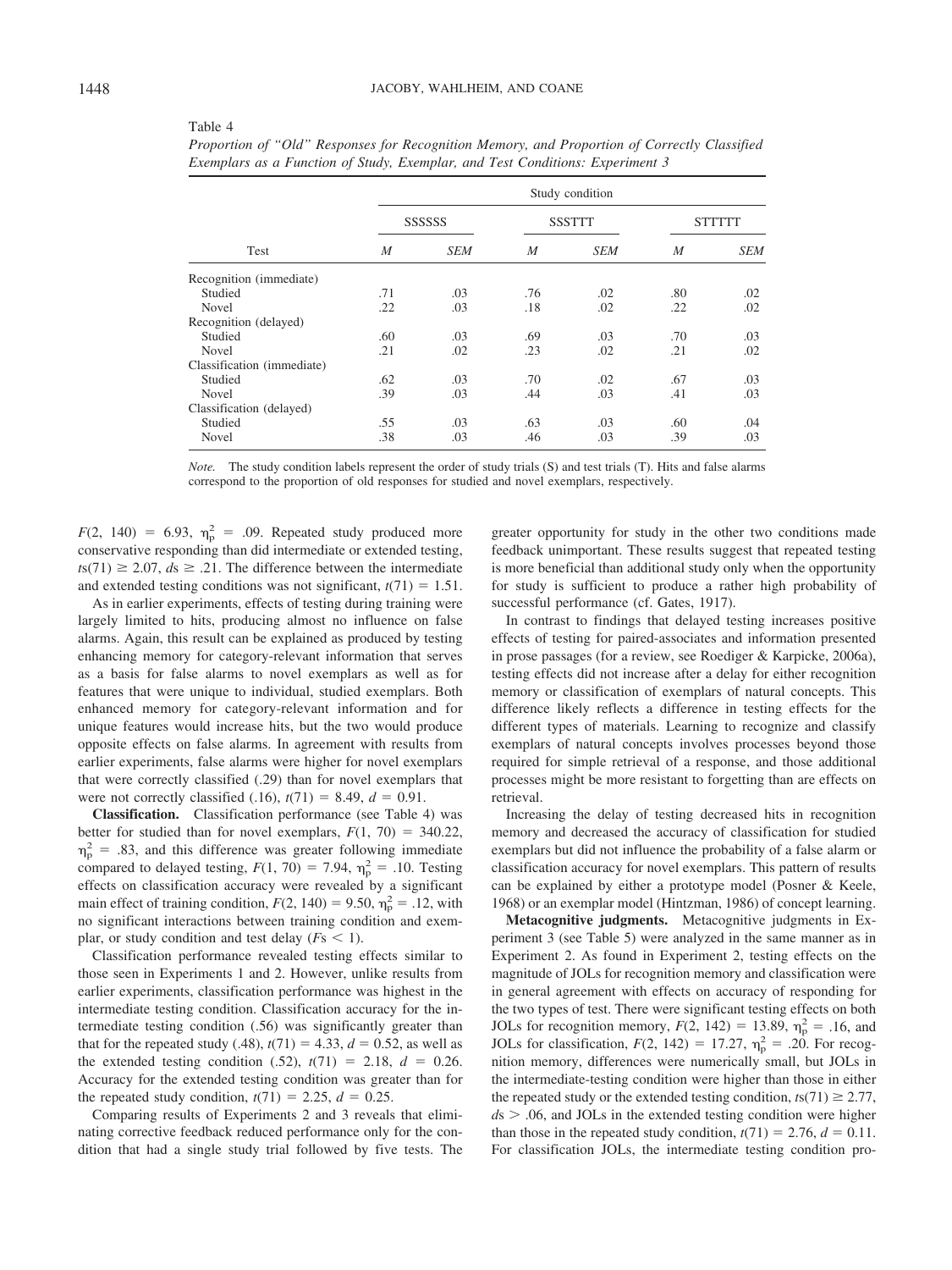#### Table 5

|                          |                | Study condition |                |               |                |               |  |
|--------------------------|----------------|-----------------|----------------|---------------|----------------|---------------|--|
| Measure                  |                | SSSSSS          |                | <b>SSSTTT</b> |                | <b>STTTTT</b> |  |
|                          | $\overline{M}$ | <b>SEM</b>      | $\overline{M}$ | <b>SEM</b>    | $\overline{M}$ | <b>SEM</b>    |  |
| <b>JOLs</b>              |                |                 |                |               |                |               |  |
| Recognition (Hits)       | .71            | .02             | .75            | .02           | .73            | .02           |  |
| Classification (Studied) | .61            | .02             | .67            | .02           | .61            | .02           |  |
| Confidence               |                |                 |                |               |                |               |  |
| Classification (Studied) | .55            | .02             | .60            | .02           | .58            | .02           |  |
| Classification (Novel)   | .41            | .02             | .45            | .02           | .44            | .02           |  |
| CL Js                    |                |                 |                |               |                |               |  |
| Classification (Novel)   | .51            | .02             | .60            | .02           | .57            | .03           |  |

*Metacognitive Judgments for Recognition Memory and Classification Performance as a Function of Study and Exemplar Conditions, Collapsed Across Test Conditions: Experiment 3*

*Note.*  $JOL =$  judgment of learning;  $CLJ =$  category learning judgment. The study condition labels represent the order of study trials (S) and test trials (T).

duced higher JOLs than did either the repeated study or the extended-testing condition,  $t s(71) \ge 4.78$ ,  $ds \ge .31$ . JOLs in the extended testing condition did not differ from those in the repeated study condition,  $t(71) = .79$ ,  $d = 0.05$ .

Resolution for recognition JOLs could not be computed for six participants because of constant values. Gamma correlations for the remaining participants did not significantly differ across training conditions, and there was not a significant interaction between training and test conditions ( $Fs < 1$ ). However, resolution was greater following delayed compared to immediate testing  $(G = .29)$ vs.  $G = .10$ ,  $F(1, 64) = 5.62$ ,  $p = .02$ ,  $\eta_p^2 = .08$ . The analysis of resolution for classification JOLs  $(G = .33)$  excluded three participants because of constant values for at least one of the variables. Gamma correlations for the remaining participants did not differ across training conditions or test delay, and there was not a significant interaction between training and test  $(Fs \leq 1)$ .

In sum, the general consistency between predicted performance, measured by JOLs, and the accuracy of observed recognition and classification performance suggests that participants were able to predict the beneficial effects of testing. However, testing did not increase the resolution of predictions.

Confidence judgments showed sensitivity to testing effects similar to that of JOLs. Studied exemplars were classified with higher confidence than were novel exemplars,  $F(1, 71) = 245.76$ ,  $\eta_p^2 =$ .78. Testing during training produced an effect on confidence judgments that agreed with effects on accuracy,  $F(2, 142) = 14.06$ ,  $\eta_{\rm p}^2$  = .17. Confidence in classification was lower in the repeated study condition than in either the intermediate testing,  $t(71)$  = 5.33,  $d = 0.28$ , or the extended testing condition,  $t(71) = 3.87$ ,  $d =$ 0.17. The advantage of the intermediate testing condition over the extended testing condition in confidence of classification was numerically small and only marginally significant,  $t(71) = 1.65$ ,  $p = .10$ ,  $d = 0.10$ . There was not a significant main effect of test delay, nor was there an interaction of training, exemplars, and test  $(Fs \leq 1)$ .

Resolution for confidence judgments did not differ across training conditions ( $F < 1$ ) or test conditions,  $F(1, 66) = 1.50$ ,  $p = .23$ ,  $\eta_{\rm p}^2$  = .02. However, resolution was greater for studied (*G* = .65) than for novel (*G* = .50) exemplars,  $F(1, 66) = 26.98$ ,  $\eta_p^2 = .29$ . The lack of an effect of training condition on the resolution of confidence judgments contrasts with the finding of such an effect in Experiment 2 and suggests that feedback is important for testing effects to enhance the resolution of confidence judgments.

**Metacognitive judgments at the category level.** Analyses of judgments at the category level revealed significant testing effects,  $F(2, 142) = 13.43$ ,  $\eta_p^2 = .16$ , that agree with those found on the accuracy of classification of novel exemplars. Predictions for classification of novel exemplars, measured by CLJs, were higher in both the intermediate and extended testing condition than in the repeated study condition,  $t s(71) \geq 3.86$ ,  $ds \geq .29$ . CLJs in the extended testing condition did not significantly differ from those in the intermediate testing condition,  $t(71) = 1.38$ ,  $d = 0.13$ . The interaction of testing effects with test delay was not significant,  $F(2, 140) = 2.13, p = .12, \eta_p^2 = .03$ , nor was the main effect of delay on CLJs  $(F \leq 1)$ .

To show that individual participants were aware of differences among families in the difficulty of classifying exemplars, we computed the Pearson product-moment correlation between CLJs and mean classification accuracy for novel exemplars from each family, collapsed across retention interval, for each participant. That correlation was significant  $(r = .29)$  but much smaller than was the correlation computed by averaging across individuals. Averaged across individuals, CLJs were strongly correlated with classification accuracy for novel exemplars ( $r = .79$ ) and studied exemplars ( $r = .93$ ) at the category level (averaged across exemplars).

# **General Discussion**

Results from the current experiments add the learning of natural concepts to the list of tasks that benefit from testing effects. Each of the experiments revealed an advantage of testing over repeated study in recognition memory of studied exemplars and in classification accuracy for studied and novel exemplars. However, comparison of results from Experiments 2 and 3 suggests that testing is more beneficial than additional study only when the opportunity for study is sufficient to produce a rather high probability of successful performance on tests (cf. Gates, 1917). In contrast to results from experiments using other tasks and materials (e.g., Roediger & Karpicke,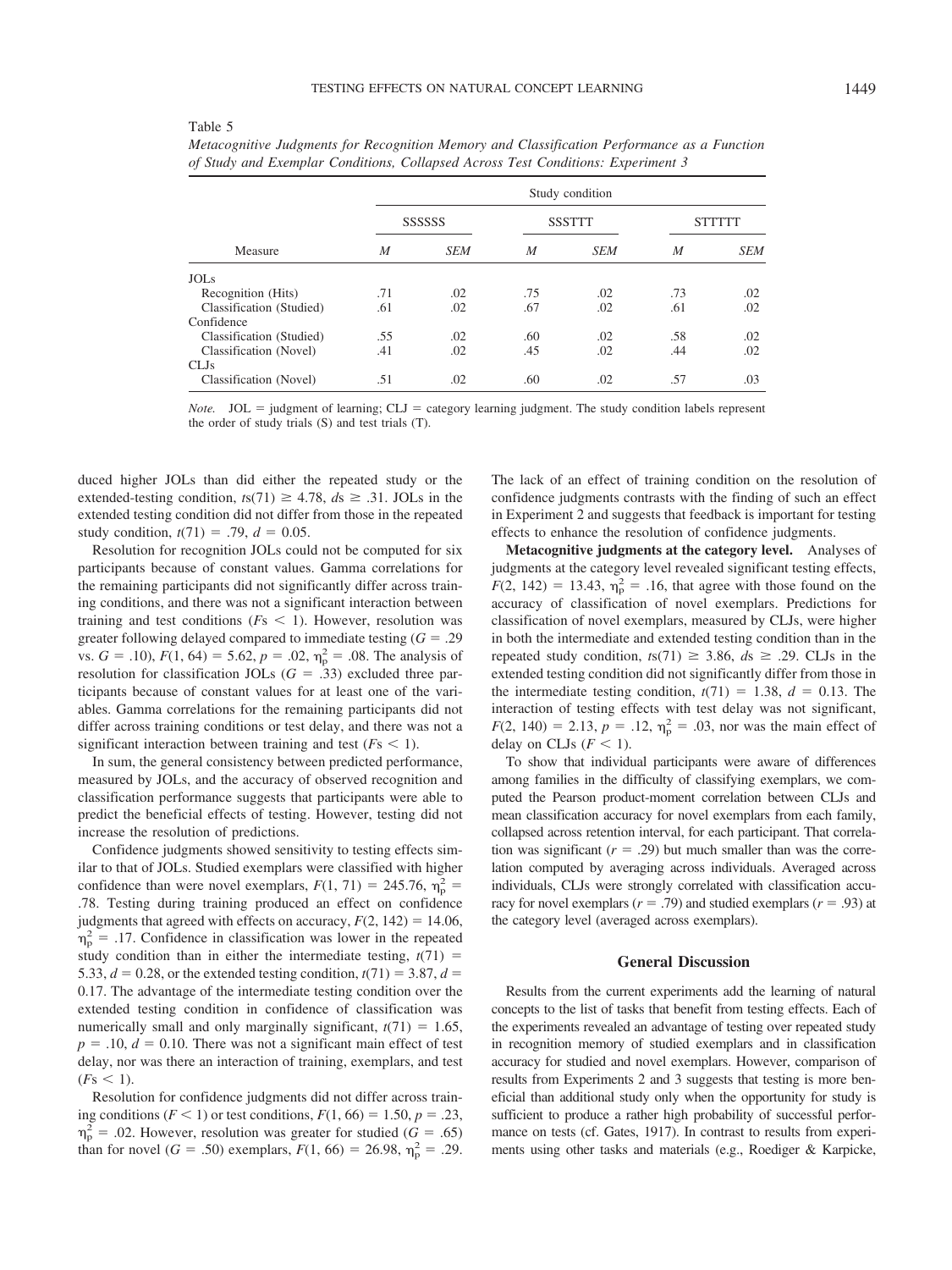2006b), testing effects on classification learning were not larger for a delayed test than for an immediate test. Also, whereas prior research has shown participants to be generally unaware of the beneficial effects of testing (for a review, see Karpicke et al., 2009), predictions of testing effects on later performance, as measured by JOLs, were in general agreement with effects on accuracy of recognition and classification performance. Confidence judgments in classification also revealed beneficial effects of testing but increases in their resolution appear to require the provision of feedback.

How does testing have its effects? Others have argued that testing effects depend on test-appropriate processing (e.g., Roediger & Karpicke, 2006a) or desirable difficulties (Bjork, 1994, 1999). To go beyond such largely circular accounts, it is necessary to gain a better understanding of what is being learned. For the learning of natural concepts, this means that testing effects must be understood in the context of theorizing about concept learning.

Rather than focusing on conditions that optimize the learning of natural concepts, investigations of concept learning have typically been aimed at choosing among theories by using artificial materials (for a review, see Murphy, 2002). The use of artificial materials is advantageous for theory testing but provides little guidance for means of optimizing the learning of natural concepts, which was the goal of our experiments. Our findings of effects of testing do not help to choose among theories of concept learning but, rather, can be accommodated by a number of theories, as could have been other outcomes. In this vein, an exemplar model of categorization (e.g., Medin & Shaffer, 1978) could accommodate our finding that testing produced parallel, beneficial effects on recognition memory and concept learning. The beneficial effects of testing on recognition memory can be explained as resulting from greater attention being given to the processing of studied exemplars so as to meet the demands of the tests. For concept learning, it can be held that exemplars have to be sufficiently well learned to serve as a useful source of generalization and that retrieval practice enhances learning.

However, an exemplar model could also be used to accommodate an opposite result, a finding that testing reduces correct classification of new exemplars. Testing has been shown to improve recognition memory of letter strings generated from an artificial grammar while having the effect of reducing the correct classification of new exemplars (e.g., Reber & Allen, 1978; Vokey & Brooks, 1992). This result was explained within the context of an exemplar model by arguing that overdifferentiation of exemplars in memory reduces generalization and, so, has detrimental effects on concept learning (cf. Vokey & Brooks, 1992). An obvious solution for explaining opposite effects is to argue that testing effects depend on the details of the similarity space and to suggest that similarity among exemplars should be measured prior to training. However, a problem for that solution is that similarity among exemplars might change as a function of training (cf. Gauthier et al., 1998). Alternative theories of concept learning could also accommodate our findings of beneficial effects of testing as well as negative effects of testing. For example, if negative effects of testing were found, it could be argued that testing focused on memory for the details of studied exemplars at the expense of discovering features that were shared by most exemplars of a category.

Testing effects along with their underlying bases are likely to differ across tasks, materials, and what is tested (e.g., ability to retrieve the family name of studied exemplars vs. knowledge of characteristic features that are shared by studied exemplars). The form of testing might influence a participant's approach to a task along with the bases for concept learning. Further investigation of testing effects is required to examine such possibilities so as to potentially extend theorizing about concept learning and to develop a theory of testing effects in the context of concept learning. Returning to the educator's concern that testing might focus on particulars at the cost of more general or higher forms of learning, our experiments did not reveal effects of that sort. However, such tradeoffs might sometimes occur.

As described by Dunlosky and Metcalfe (2009), investigations of metacognition have typically used materials such as word lists and short text passages. In contrast to such materials, investigating metacognition in the context of learning natural concepts allowed us to examine CLJs, participants' predictions of their ability to identify novel exemplars from studied families. There was a high correlation between CLJs and classification of novel exemplars at the category level, averaged across individuals, and the correlation continued to be significant when analyzed for individual participants. These results provide evidence that participants were aware of differences across categories in the difficulty of classifying exemplars. CLJs were also correlated with the accuracy of classifying studied exemplars at the level of categories, suggesting that memory for exemplars served as a basis for CLJs. Just as memory for exemplars preserves information about variability of exemplars within a set (e.g., Rips, 1989; Rips & Collins, 1993), memory for exemplars might also preserve information about differences across categories in the difficulty of classifying exemplars. An alternative to memory for exemplars as a basis for CLJs is reliance on characteristics that are typical of members of a family. For example, participants might notice that some Thrashers have a long, slightly hooked beak (see Figure 1) and use this characteristic as a basis for predicting that novel Thrashers are likely to be relatively easy to identify. More is needed to specify the bases for category level judgments. Perhaps there are multiple bases for CLJs just as has been argued for JOLs (e.g., Koriat, Ma'ayan, & Nussinson, 2006).

CLJs can be extended to other types of material and might be as useful as or more useful than measures that are currently used for purposes of theory as well as for pedagogical purposes. As an example of the latter, prior to an exam over several chapters, participants might make predictions regarding their learning of various topics in those chapters (e.g., theories of attention). Metacognitive measures at that level (a category level) might be more useful for guiding study than are measures at an overall level (What proportion of the items on the exam will you get correct?) or at the level of individual items (e.g., Will you remember that Broadbent's model is an early selection model of attention?). What are the conditions that produce overconfidence at the category level, resulting in too little time being devoted to study of a topic? What are the bases for predictions that one can correctly respond to novel exemplars or questions regarding a particular topic or category, and what conditions are important for determining the validity of those predictions? Questions such as these are important for educating study habits as well as for purposes of theory.

The current experiments are meant to be a step toward further identifying the conditions that are optimal for learning natural concepts. There are applied reasons for interest in specifying conditions that optimize the gaining of expertise in bird identification. For example, learning of natural concepts, including bird families, is a